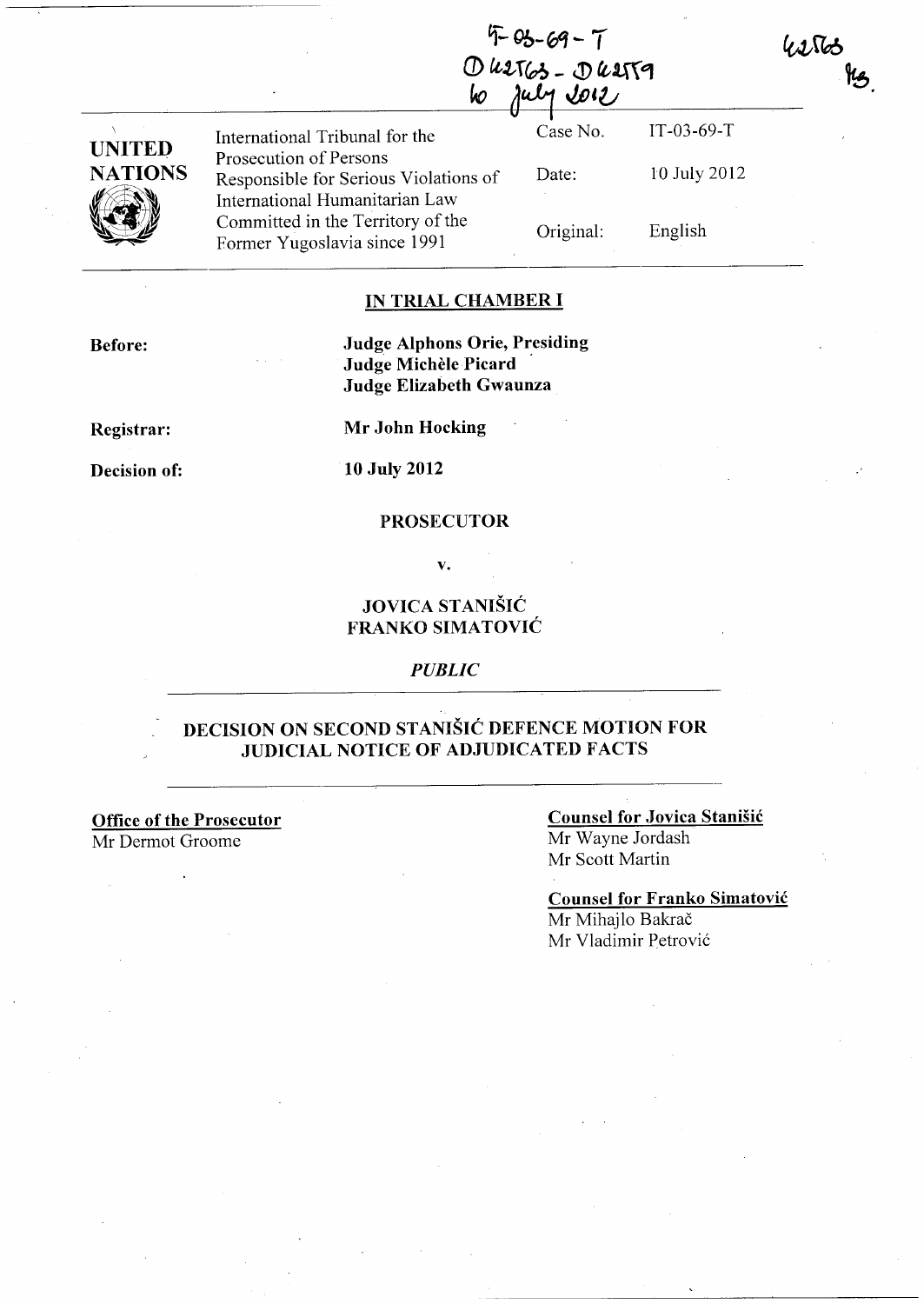## **I. PROCEDURAL HISTORY AND SUBMISSIONS OF THE PARTIES**

1. On 1 June 2012, the Stanišić Defence ("Defence") filed a motion requesting that the Chamber take judicial notice of four adjudicated facts ("Proposed Facts"), three originating from, the Trial Chamber judgement in the case of *Prosecutor v. Milan* Lukić *and Sredoje* Lukić ("Lukić Judgement") and one from the Trial Chamber judgement' in the case of *Prosecutor* v. *Mile* Mrkšić *et al.* ("Motion").<sup>1</sup> The Defence submits that the Proposed Facts meet the requirements for judicial notice pursuant to Rule 94 (B) of the Tribunal's Rules of Procedure and Evidence ("Rules").<sup>2</sup>

2. On 15 June 2012, the Prosecution responded, opposing judicial notice of the four Proposed Facts ("Response").<sup>3</sup> As a general objection, the Prosecution submits that the purpose of taking judicial notice of adjudicated facts, namely to promote judicial economy, no longer exists due to the concluding stage of the proceedings.<sup>4</sup> It submits that it is not in the interests of justice for the Chamber to judicially notice the Proposed Facts because, at this stage of the proceedings, the parties are deprived of the opportunity to further contextualise or contest the Proposed Facts through witnesses, and the Chamber has already received evidence related to the subject matter of the Proposed Facts.<sup>5</sup> In relation to Proposed Facts Nos 2 and 4, should the Chamber take judicial notice of them, the Prosecution requests that it also judicially notice additional portions of the paragraph from where each of these Proposed Facts originates.<sup>6</sup> The Prosecution's specific objections to the Proposed Facts will be dealt with further in the discussion part of this decision.

3. The Simatović Defence did not respond to the Motion.

#### **II. APPLICABLE LAW**

4. The Chamber recalls and refers to the applicable law governing requests for judicial notice of adjudicated facts pursuant to Rule 94 of the Rules as set out in a prior decision.<sup>7</sup>

Second Stanišić Defence Motion for Judicial Notice of Adjudicated Facts, l June 2012 (Public with Public Annex A), paras l, 16, Annex A. See *Prosecutor* v. Lukić *and* Lukić, Case No. IT *-98-3211,* Judgement, 20 July 2009 and *Prosecutor* v. Mrkšić *et al.,* Case No. IT-95-1311, Judgement, 27 September 2007. The Chamber notes that the Defence asserts that one of the Proposed Facts was adjudicated in the Appeals Chamber judgement in the Mrkšić case. See Motion, para. I. However, the Proposed Fact at issue originates from the Trial Chamber judgement. See Annex A.

 $\overline{2}$ Motion, paras 7-16.

Prosecution Response to Second Stanišić Defence Motion for Judicial Notice of Adjudicated Facts, 15 June 2012,  $\overline{3}$ paras I, 15, 34.

<sup>4</sup>  Response, paras 13-14.

 $\overline{5}$ Response, paras 14-15.

<sup>6</sup> Response, paras 1,23,32,34.

Decision on Stanišić Defence Motion for Judicial Notice of Adjudicated Facts, 16 February 2012 ("Decision of 16 February 2012"), paras 4-5.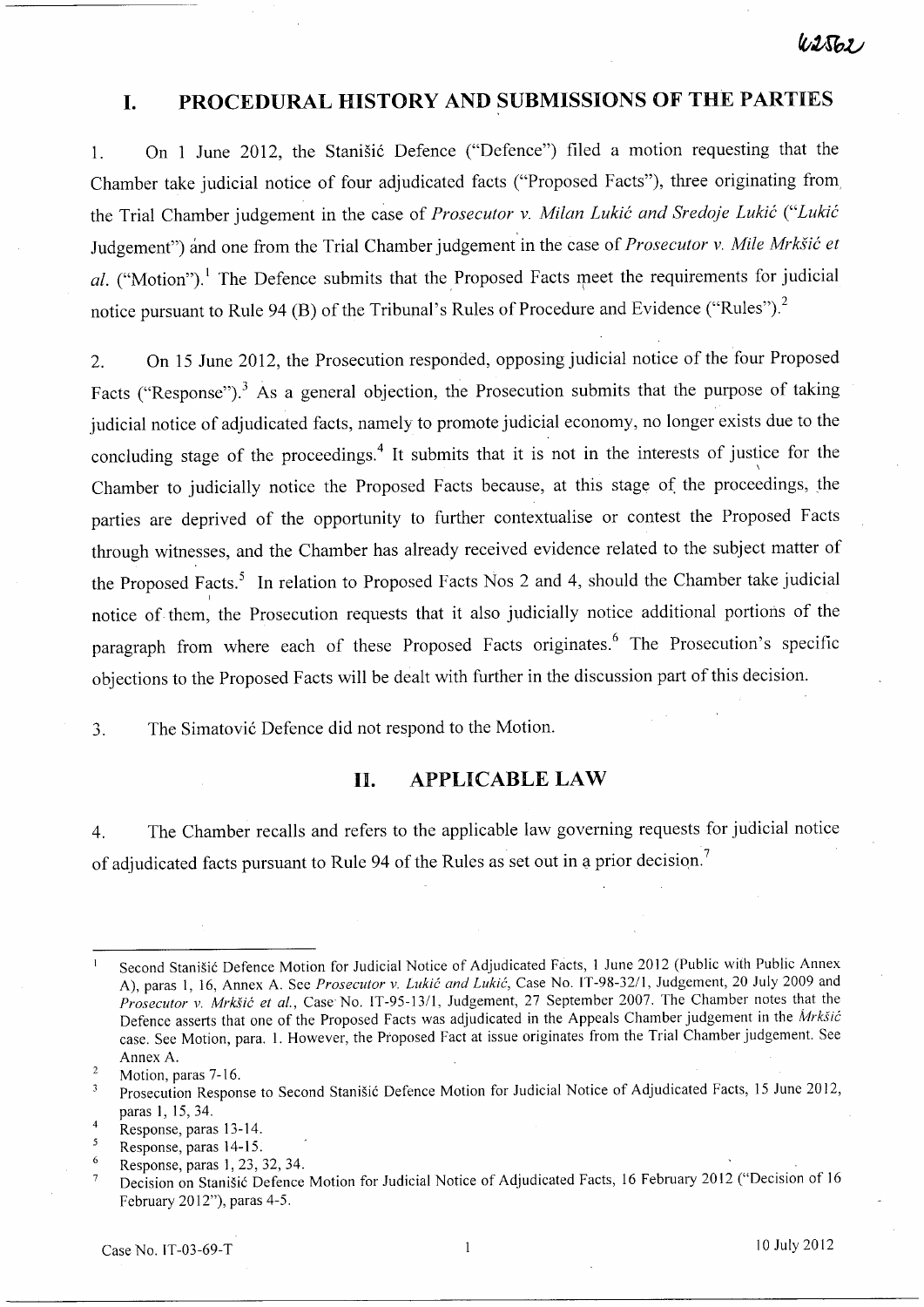#### **III. DISCUSSION**

5. In relation to the Prosecution's general objections, the Chamber finds that, despite the late stage of the proceedings, the Prosecution will still have the opportunity to respond to any judicially noticed facts in the rebuttal phase of the trial, in the event that the Chamber decides to take judicial notice of them.

## **A. The Proposed Fact Must be Distinct, Concrete, and Identifiable**

6. The Chamber recalls and refers to its discussion in relation to the distinction between a Trial Chamber making a finding of fact and restating evidence presented before it.<sup>8</sup> The Chamber finds that Proposed Fact No. 1 represents a discussion and evaluation of the evidence presented before the relevant Trial Chamber, not a factual finding. In this respect, the Chamber notes that the Trial Chamber stated that "there has been no convincing evidence presented to the Trial Chamber [...]".<sup>9</sup> The Chamber does not consider this to be a factual finding, but rather an evaluation of the evidence presented before that Trial Chamber, evidence to which this Chamber is not privy. Additionally, the Chamber finds that the second sentence of Proposed Fact No. 3 and the first sentence of Proposed Fact No. 4 also represent a discussion of evidence as opposed to being factual findings of the relevant Trial Chamber. The Chamber considers that the remainder of Proposed. Fact No. 4 is unclear and vague, particularly in so far as it relates to an undefined SAO "government", and further finds that it is unable, after reviewing the surrounding sentences and paragraphs of the relevant Judgement, to reformulate it to meet this criterion. The Chamber will therefore not further consider Proposed Facts Nos 1 and 4 and the second sentence of Proposed Fact No. 3.

7. The Chamber also finds that Proposed Fact No. 2 is unclear in its present form in that it is lacking a time reference. However, rather than rejecting the Proposed Fact, the Chamber will reformulate it in accordance with the time frames located in paragraphs 79 and 83 of the Lukić Judgement in order to meet this criterion.

#### **B. The Proposed Fact Must be Relevant to the Case**

8. The Prosecution does not contest the relevance of either of the Proposed Facts being evaluated under this criterion.<sup>10</sup> The Chamber finds that the Proposed Facts are relevant.

Decision of 16 February 2012, para. 10.

See Lukić Judgement, para. 78.

<sup>&</sup>lt;sup>10</sup> The Prosecution's objection to Proposed Fact No. 1 on this ground is not addressed in this decision as the Proposed Fact did not meet the first criterion.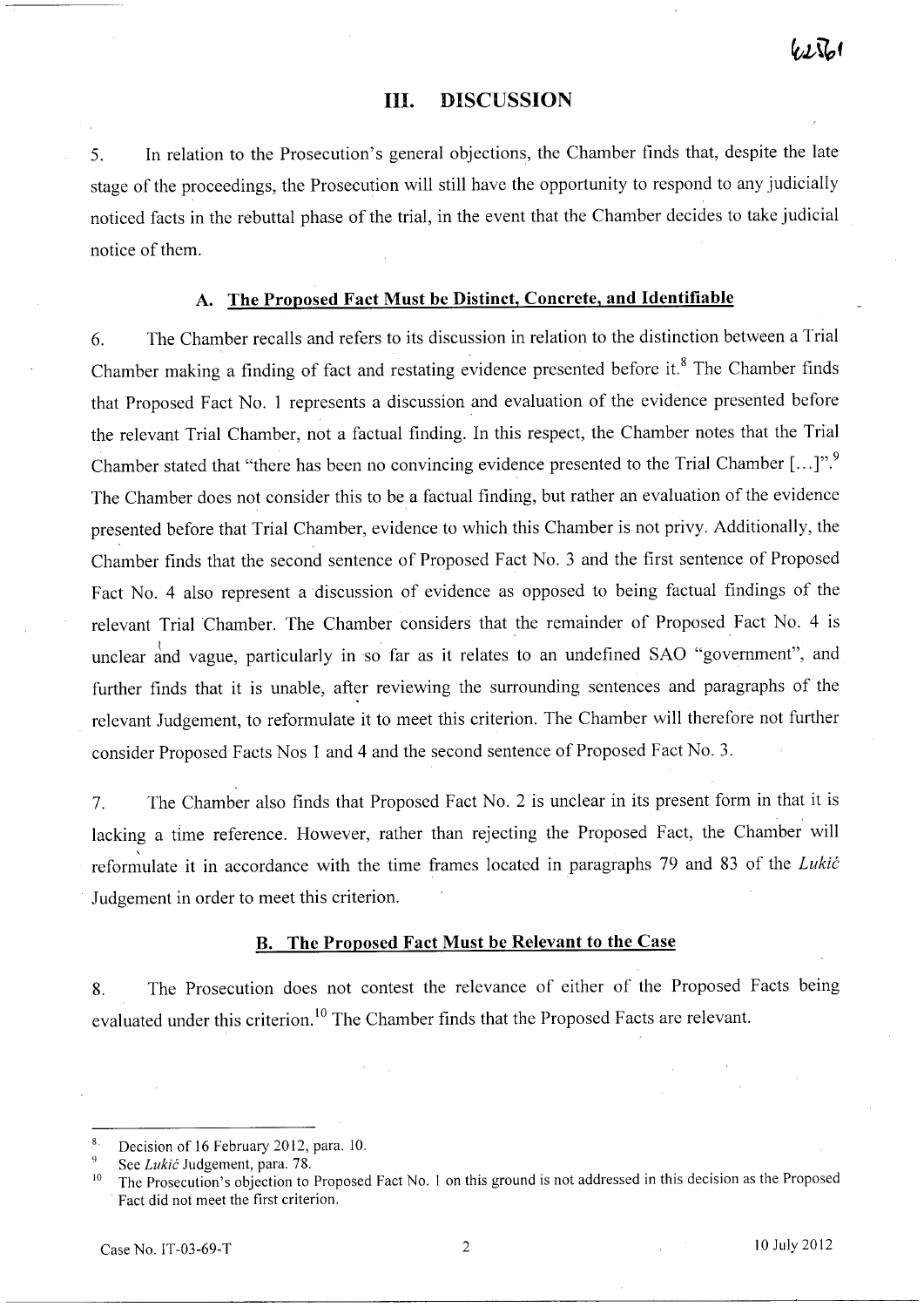# C. **The Proposed Fact Must not Contain any Findings or Characterizations that are of an Essentially Legal Nature**

9. The Prosecution does not object to the Proposed Facts based on this criterion.<sup>11</sup> The Chamber finds that the Proposed Facts meet this criterion.

## **D. The Proposed Fact Must not be Based on an Agreement Between the Parties to the Original Proceedings**

10. The Prosecution does not object to the Proposed Facts based on this criterion. The Chamber finds that the Proposed Facts meet this criterion.

# **E. The Proposed Fact Must not have been Contested on Appeal, or, if it has, the Fact has been Settled on Appeal**

11. The Prosecution does not object to the Proposed Facts based on this criterion. The Chamber finds that the Proposed Facts meet this criterion.

## F. The Proposed Fact Must not Relate to Acts, Conduct or Mental State of the Accused

12. The Prosecution does not object to the Proposed Facts based on this criterion. The Chamber finds that the Proposed Facts meet this criterion.

# **G. The Formulation of a Proposed Fact Must not be Misleading or Inconsistent with the Facts Actually Adjudicated in the Original Judgement**

13. The Prosecution submits that Proposed Facts Nos 2 and 3 are misleading.<sup>12</sup> In relation to Proposed Fact No. 2, the Chamber finds that, as reformulated by the Defence, the Proposed Fact is misleading. In particular, the Chamber notes the deletion of the word "also" from the text of the sentence found in the Lukić Judgement.<sup>13</sup> Rather than rejecting the Proposed Fact, and in addition to including the time frames located in paragraphs 79 and 83 of the Lukić Judgement, the Chamber considers it appropriate to reformulate this Proposed Fact by including the preceding sentence from the Lukić Judgement, to which the word "also" in the original text of the Proposed Fact refers.<sup>14</sup>

<sup>&</sup>lt;sup>11</sup> The Prosecution's objection to Proposed Fact No. 1 on this ground is not addressed in this decision as the Proposed Fact did not meet the first criterion.

<sup>&</sup>lt;sup>12</sup> Response, paras 21-22, 27. The Prosecution's objection to Proposed Fact No. 4 on this ground is not addressed in this decision as the Proposed Fact did not meet the first criterion.

 $13$  See Lukić Judgement, para. 82.

<sup>&</sup>lt;sup>14</sup> The Chamber notes that this reformulation covers the adjudicated facts of which the Prosecution requested that the Chamber take judicial notice. The Chamber therefore will not further address the Prosecution request in this respect.